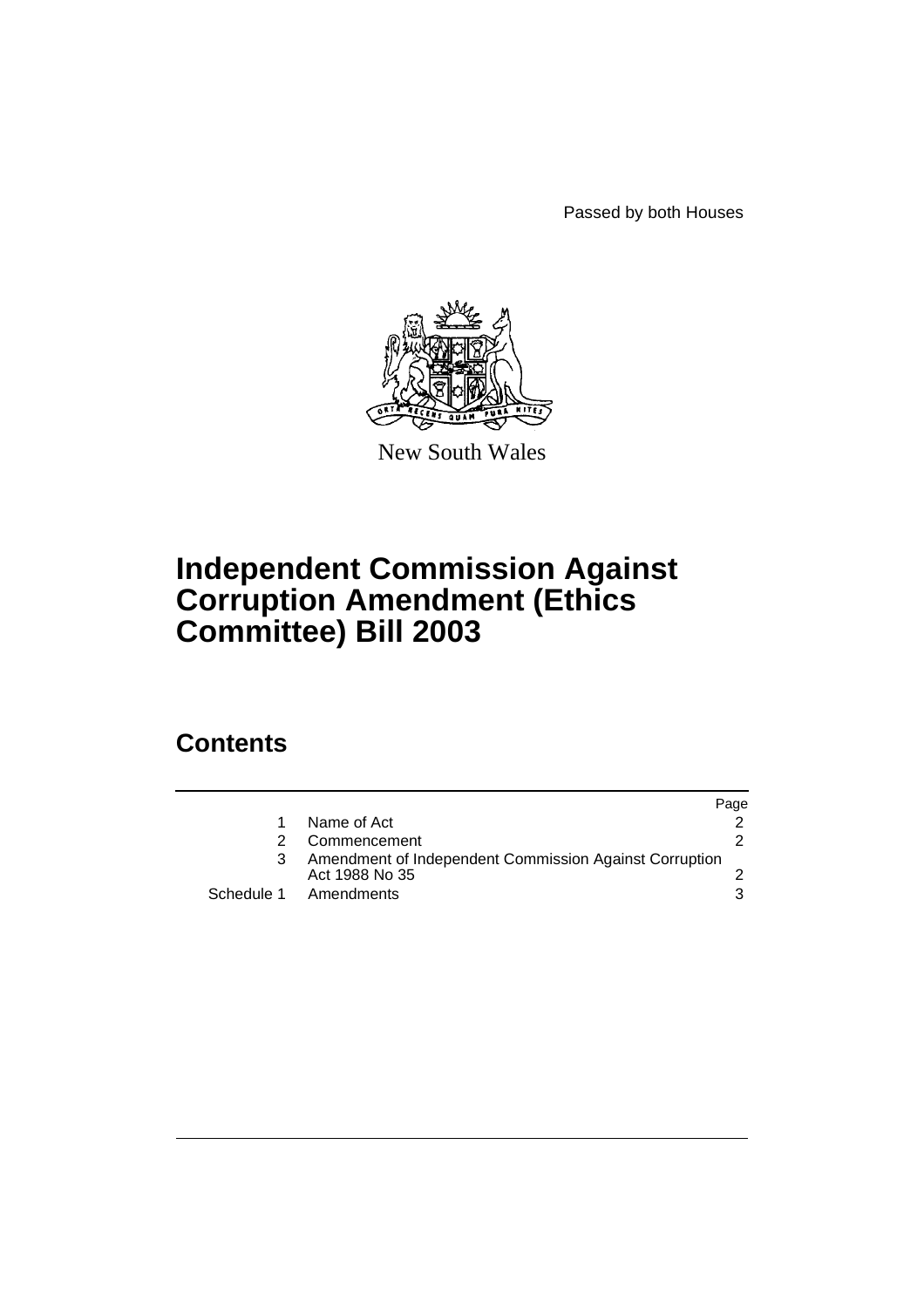*I certify that this PUBLIC BILL, which originated in the LEGISLATIVE ASSEMBLY, has finally passed the LEGISLATIVE COUNCIL and the LEGISLATIVE ASSEMBLY of NEW SOUTH WALES.*

> *Clerk of the Legislative Assembly. Legislative Assembly, Sydney, , 2003*



New South Wales

## **Independent Commission Against Corruption Amendment (Ethics Committee) Bill 2003**

Act No , 2003

An Act to amend the *Independent Commission Against Corruption Act 1988* in relation to the designation of a committee of the Legislative Assembly to carry out functions concerned with parliamentary ethical standards; and for other purposes.

*I have examined this Bill, and find it to correspond in all respects with the Bill as finally passed by both Houses.*

*Chairman of Committees of the Legislative Assembly.*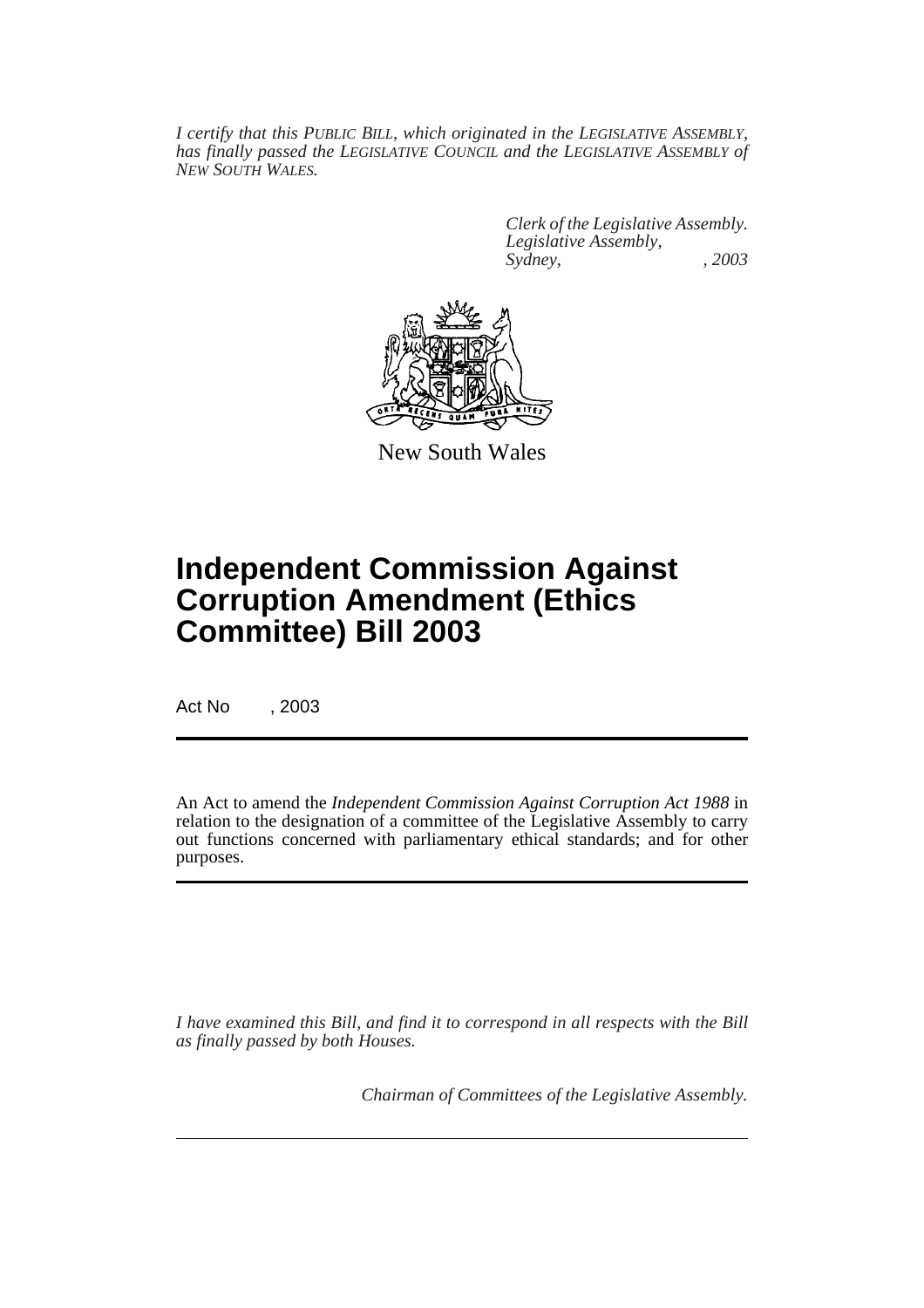#### **The Legislature of New South Wales enacts:**

#### **1 Name of Act**

This Act is the *Independent Commission Against Corruption Amendment (Ethics Committee) Act 2003*.

#### **2 Commencement**

This Act commences on a day or days to be appointed by proclamation.

#### **3 Amendment of Independent Commission Against Corruption Act 1988 No 35**

The *Independent Commission Against Corruption Act 1988* is amended as set out in Schedule 1.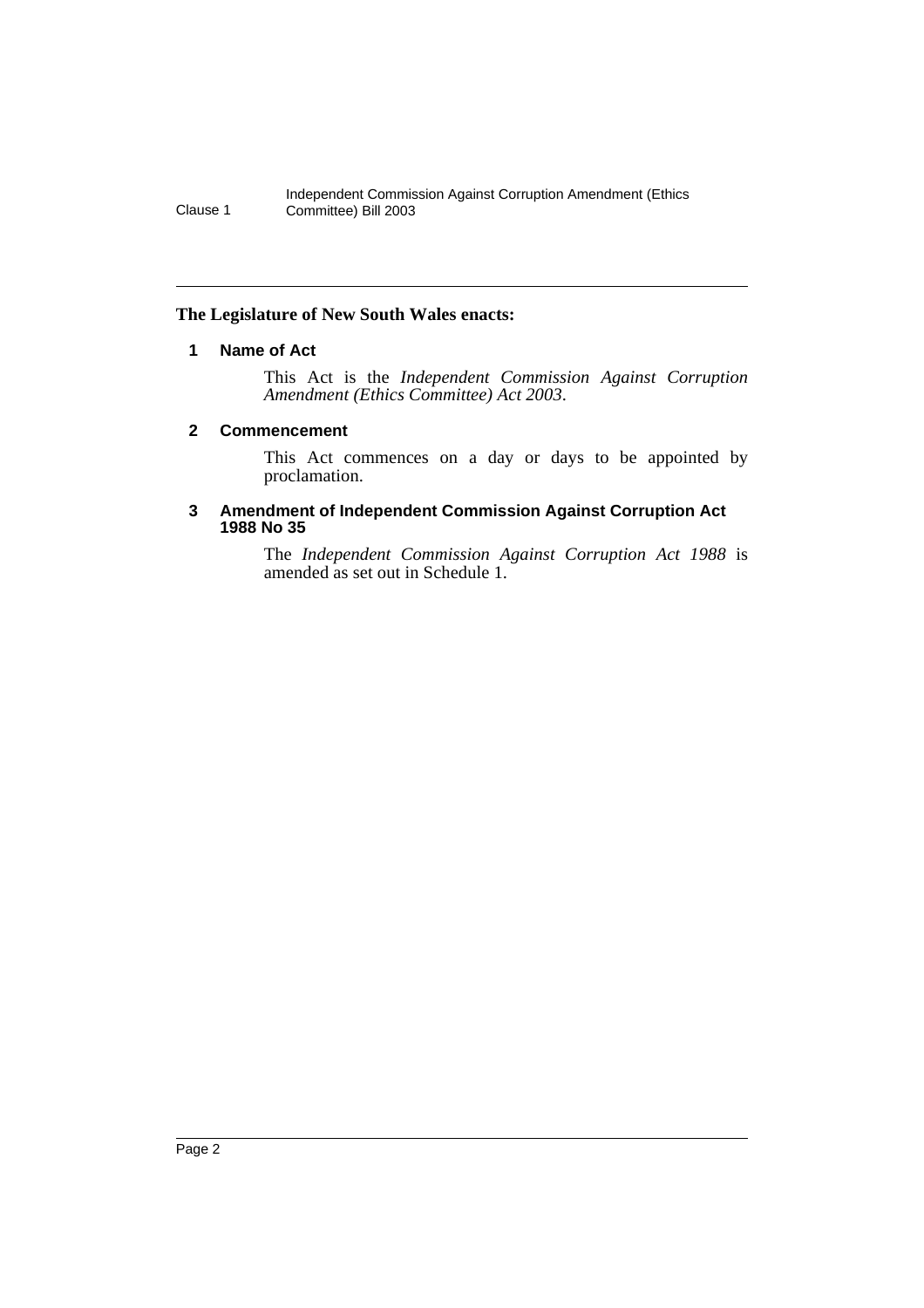Independent Commission Against Corruption Amendment (Ethics Committee) Bill 2003

Amendments **Schedule 1** and the set of the set of the set of the set of the set of the set of the set of the set of the set of the set of the set of the set of the set of the set of the set of the set of the set of the set

### **Schedule 1 Amendments**

(Section 3)

#### **[1] Section 72C Functions of committee**

Omit section 72C (5) and (6). Insert instead:

(5) The designated committee is to review a code of conduct adopted by the Legislative Council at least once every 4 years.

#### **[2] Sections 72D and 72DA**

Omit section 72D. Insert instead:

#### **72D Definition**

In this Division:

*designated committee* means the committee of the Legislative Assembly that is for the time being designated under section 72DA.

#### **72DA Designation of committee**

- (1) As soon as practicable after the commencement of this section and the commencement of the first session of each Parliament, a committee of the Legislative Assembly is to be designated by resolution of the Legislative Assembly as the designated committee for the purposes of this Division.
- (2) Another committee of the Legislative Assembly may be designated by such a resolution from time to time in place of any previously designated.
- (3) The designation of a committee under this section does not affect the functions that the committee has apart from this Division.

#### **[3] Section 72E Functions of committee**

Omit "Standing Ethics Committee" wherever occurring in section  $72E(1)–(4)$ .

Insert instead "designated committee".